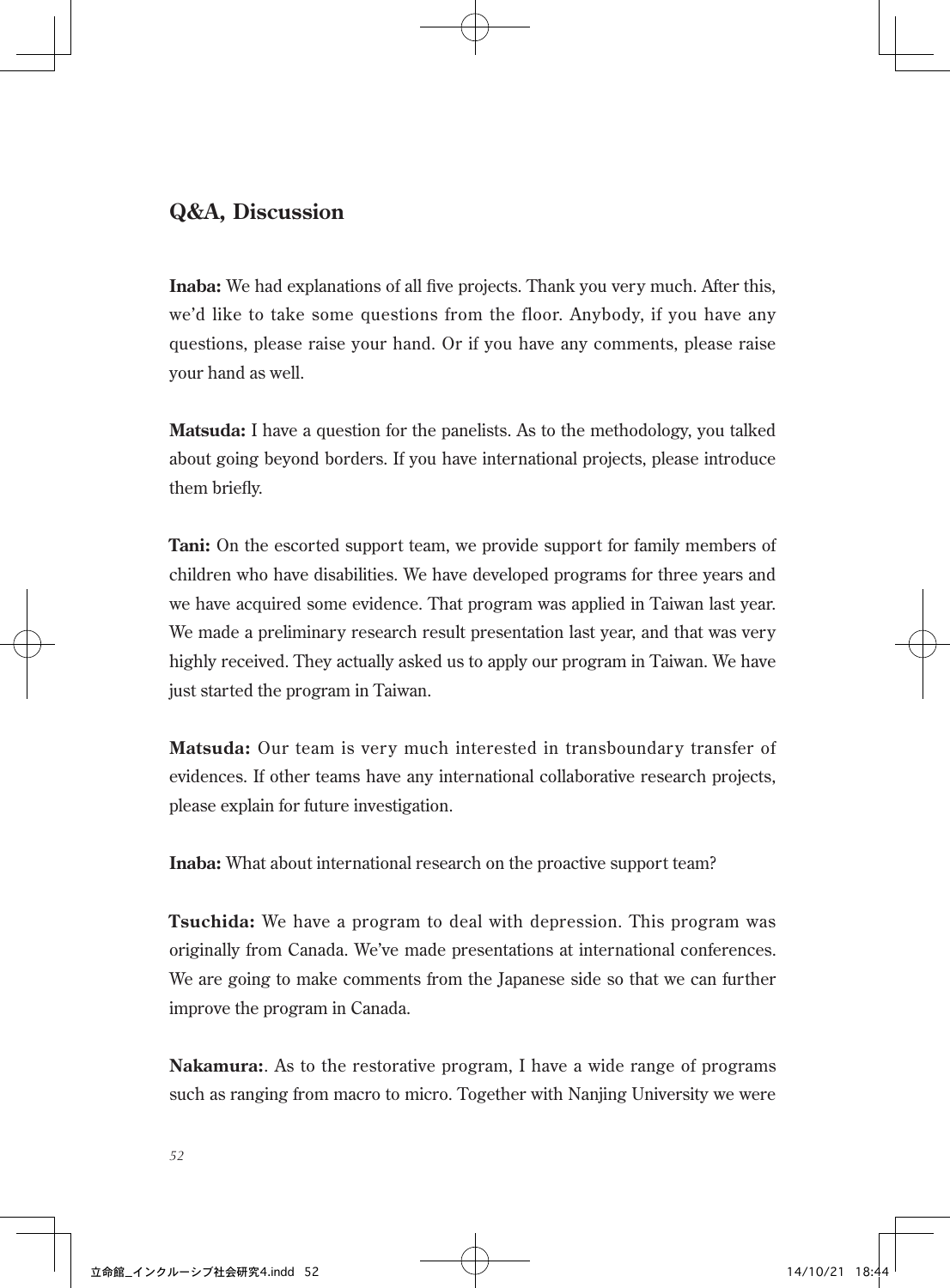studying the trauma of war. I have an annual workshop with Nanjing University in China. That's the program that I've been doing. That's a workshop style program dealing with macro problems. This kind of theme, trauma by war, has not been well studied in Japan yet. In the area of restorative studies, I started a program around aborigines and Maori people. When I was in Sydney we researched those people, aborigines or indigenous people. I would like to continue our exchange with them in Australia. As to domestic violence, Japan is lagging far behind in this area. Therefore, I am learning a lot from other countries. In research and also in practice I'd like to have further exchange with foreign countries.

**Matsuda:** Thank you very much. Your comments are very informative. I hope we could collaborate on those research projects for methodological consideration.

**Inaba:** Are there any other questions from the floor? Any questions or comments?

**Question:** I am from School of Law of Ritsumeikan University. I belong to the research group to support victims. At the beginning, the concept of inclusive society was explained by Prof. Inaba. I think I understood it, but according to the paper, there are the words, "coexistence with society." I think with these words we can imagine a society where various kinds of people live together, but when I use the words "inclusive society," as was mentioned by Prof. Nakamura, sometimes I think too much or excessive inclusiveness should be pursued, so I feel that there is a kind of risk that we try to have a kind of framework for inclusiveness. So, why do you use the word "inclusiveness" instead of the "society of coexistence"? I think we should be careful with the kind of negative aspect of using the words of "inclusive society."

**Inaba:** From whom do you want to hear the answer or comment?

**Question:** Anybody can answer. So, first I'd like to ask Prof. Inaba to explain the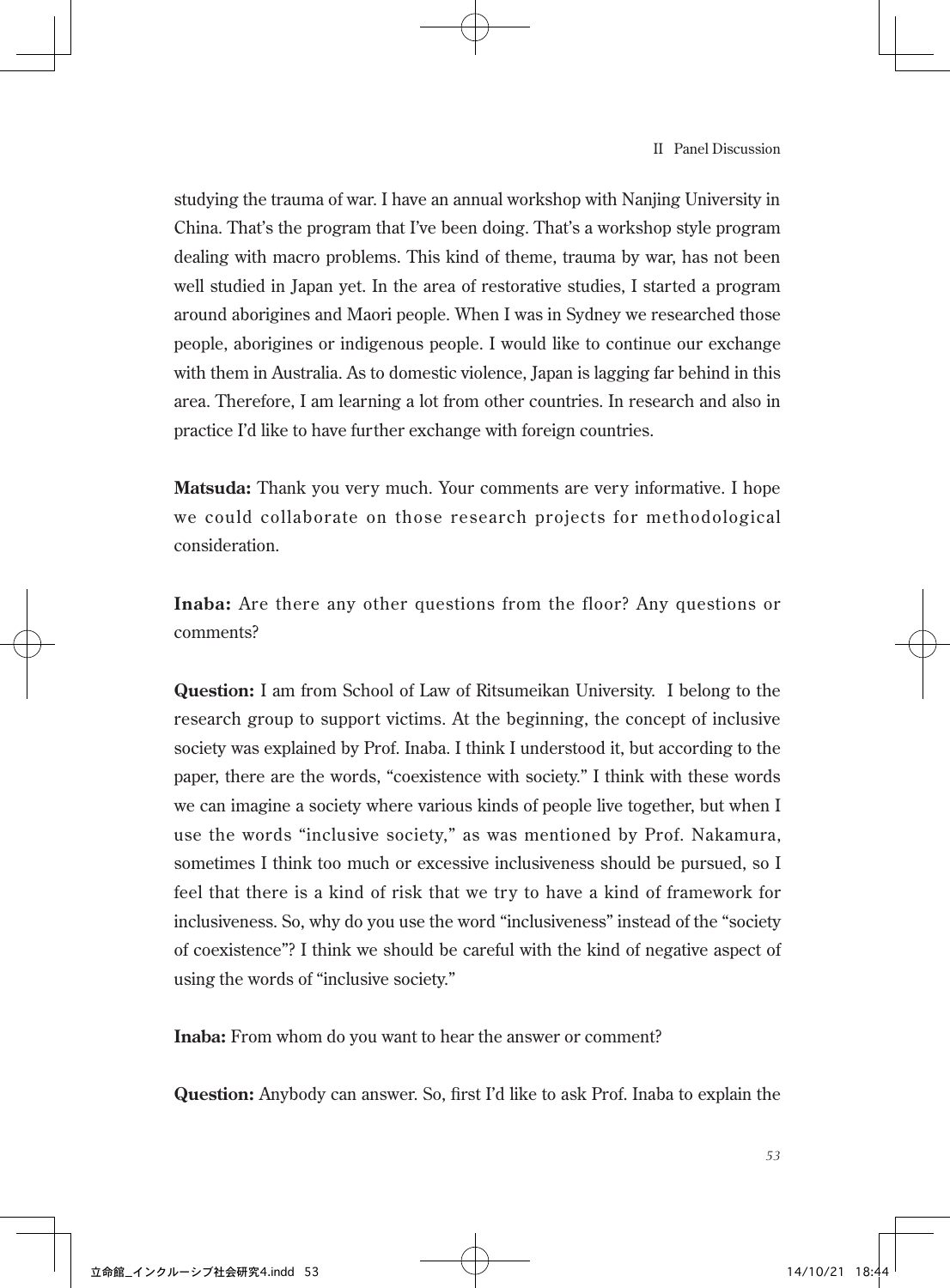difference of the meaning of the words.

**Inaba:** I think each one of us has a different understanding or different feeling about the words, but I myself feel that "coexistent society" is an ideal one. My impression is that each group, or in a narrow sense, or cultural group, or group of people with a specific cultural background can exist in society through an equal existence. To realize that kind of ideal and fair society is the meaning of the coexistent society. Of course, we have to pursue the ideal of this coexistent society, but it is hard to realize in a short period of time. Especially, there are the people who need social support, so just by telling them to coexist together, coexistence can't be realized. As a first step, I think we have to provide the service or support to these people in need. The leaders of the projects and the researchers in these projects sometimes provide direct support to these people in need. Of course, there are people who have been providing services and support for these people, and we can communicate with these people. So, providing support to these people is the step to reach the ideal state of coexistence. That's why we use this word of "inclusive society." This is a kind of way to try to reach this idea of coexistence. This is my understanding about these two words. If any other researchers have any other ideas or definitions of these words, please share them with us.

**Matsuda:** I think as a kind of discipline or definition, "inclusive society" is easier to understand because it's antonym, "social exclusiveness," shows a situation that we have to avoid or something we have to work on. I think it's harder to find a word that opposes "coexistent society". Confrontation is not something we think of as an opposing word. So, I think "inclusiveness" is an easier word to understand when I think about the situation of society.

**Inaba:** How about Prof. Nakamura?

**Nakamura:** I think this is a very important discussion point. Maybe we cannot have a consensus here. From the minority study, "coexistence" or "symbiosis"